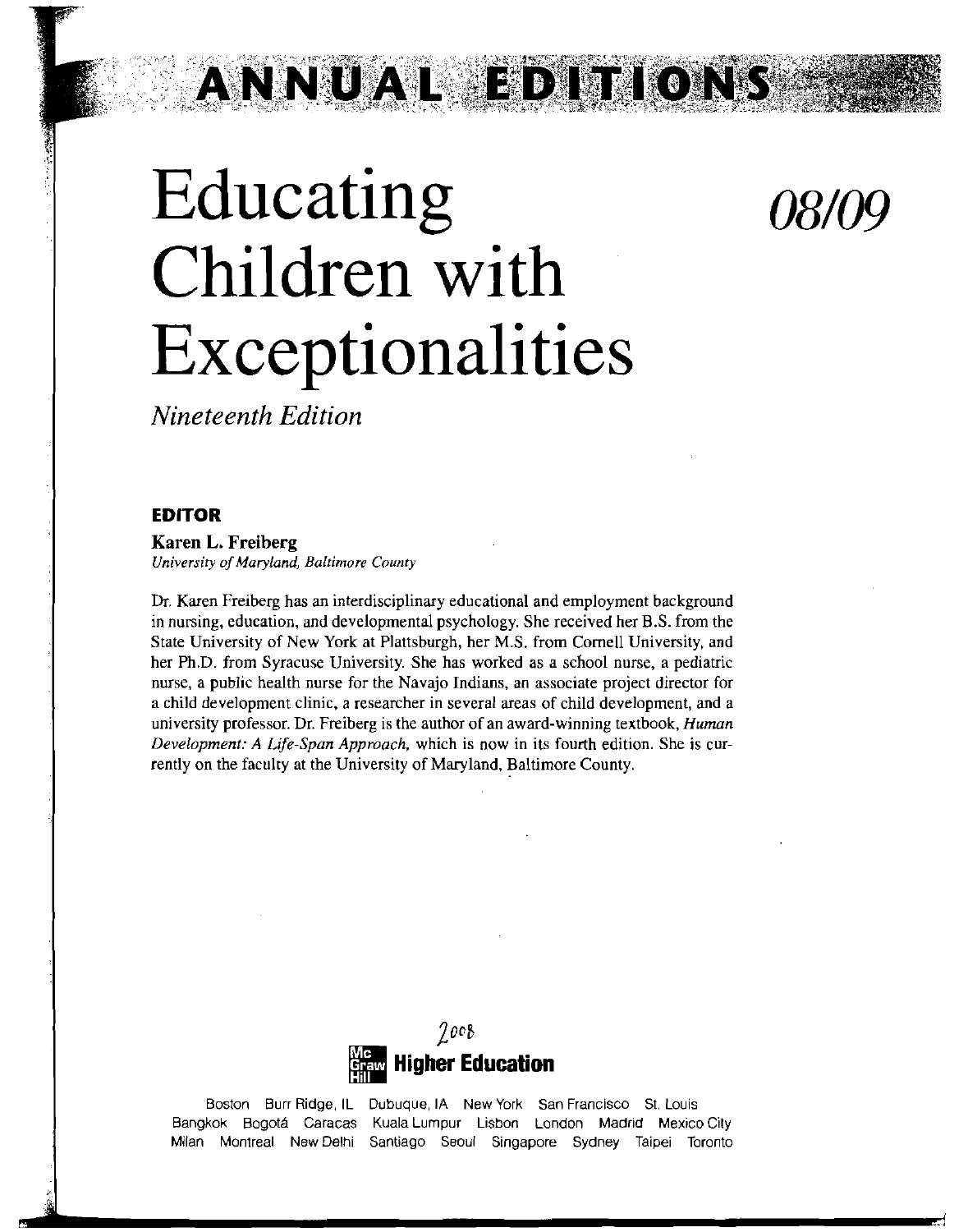## **Fitting In**

*Tips for Promoting Acceptance*   $and$  Friendships for Students with Autism **Spectrum Disorders in Inclusive Classrooms** 

**In order for students with autism spectrum disorders (ASD) to find acceptance and to develop friendships similar to those of their typical peers, they must be provided with the opportunities to do so. With appropriate planning and supports, inclusive classrooms can provide such opportunities for children with ASD, just as they do for typical children.This article provides tips that teachers and parents can use to foster acceptance and friendships of students with ASD in general education classrooms.** 

#### E. AMANDA BOUTOT

 $\frac{1}{2}$ 

 $\mathbf{W}$  e all need friends. For many children with dis-<br>abilities, especially autism spectrum disorders<br>may be difficult due to the nature of the disability. Children abilities, especially autism spectrum disorders (ASD), the development of social relationships may be difficult due to the nature of the disability. Children with ASD may have difficulty reading social cues; initiating, sustaining, or terminating a conversation; or behaving appropriately with peers. Further, many children with ASD have a restricted repertoire of interests or behaviors that limits interaction with same-aged peers. Finally, communication with peers may be further challenged due to limited speech and/or use of alternative communication devices.

How, then, do children with ASD make and keep friends? It is a challenging task for parents and teachers, but one that is necessary if children with ASD are to become socially successful. By interacting with sameaged, typical peers, children with ASD have been shown to improve their behaviors, communication and social skills, and play behaviors (Wolfberg, 1999), all of which are important to their overall development. Further, parents often report that having friendships is an important goal for their children with ASD.

Inclusive classrooms are one place where friendships between children with and without disabilities have the

opportunity to develop and grow. However, just placing children with disabilities with typical peers does not necessarily ensure that friendships will occur (Boutot & Bryant, 2005). In order for friendships to bloscom, there must first be an acceptance of the child with disabilities by the other children. For children with **ASU,**  certain behaviors, the use of strange communication devices, or the reliance on a teaching assistant may limit their acceptance by the other students (Boutot  $\&$  Bryant, 2005). Thus, parents and teachers need to take steps to promote acceptance of children with ASD and positive social interactions between them and typical peers. In this article, the concept and goal of promoting and maintaining acceptance and friendships for children with ASD within the general education classroom is referred to as *social inclusion.* The philosophy of social inclusion is that all students in a classroom can work together and "belong" in the class. This article provides information on what it means to be accepted (i.e., belong) in an inclusion class for children with disabilities, specifically ASD, as well as tips for teachers and parents **On**  how to promote acceptance and friendships in inclusive environments.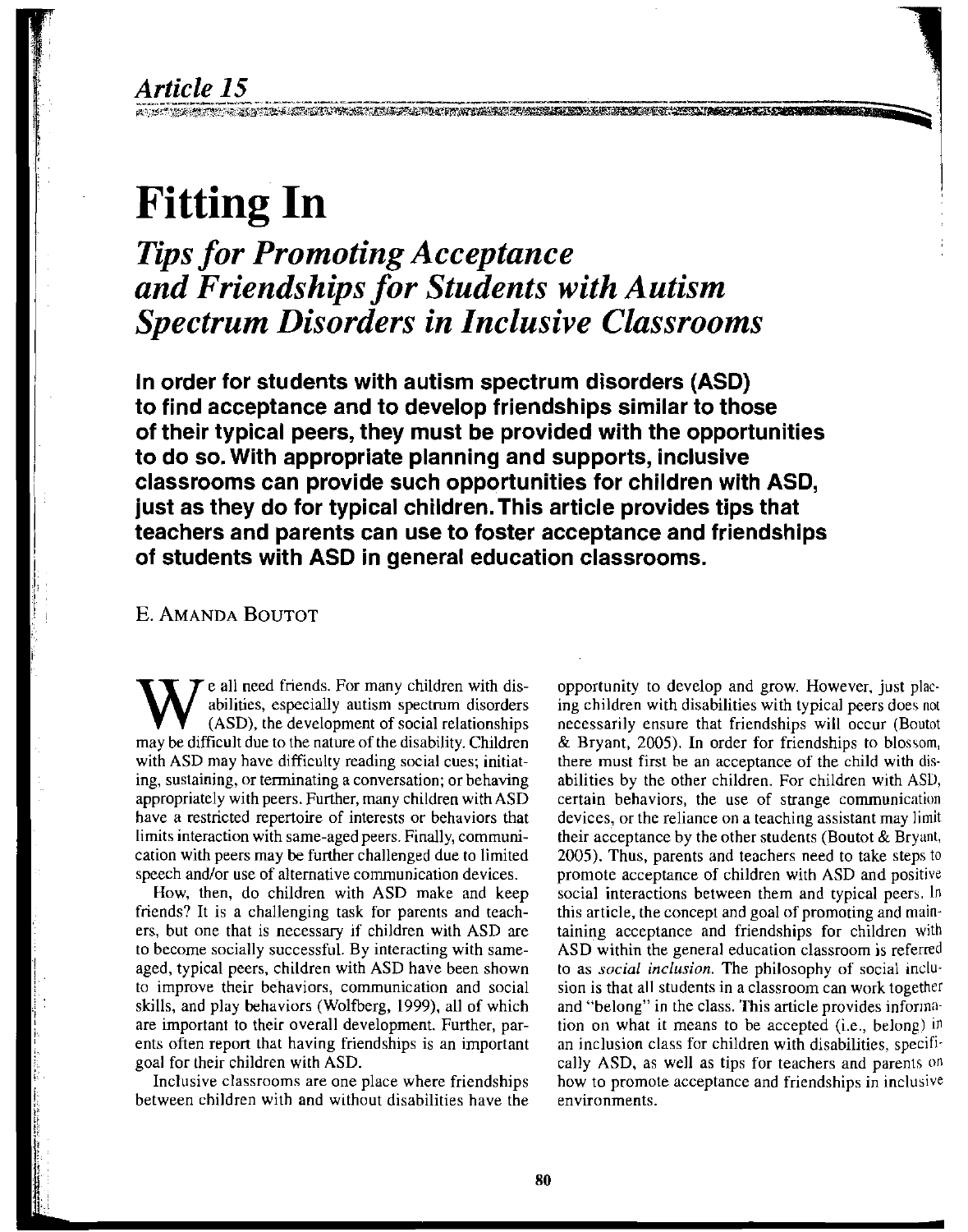## **Social Acceptance of Children without Disabilities**

To understand what it will take to promote acceptance and friendships between students with and without disabilities, it is helpful to know something about how students without disabilities feel about each other and with whom they prefer to spend their time. For example, children prefer peers with whom they have something in ~ommon. Children also prefer peers who are more like themselves in terms of dress, language, behavior, and ability. Children tend to prefer students whom the teacher also likes. Finally, children prefer peers with whom they spend most of their time; hence, proximity is a key to preference (Adler, Kless, & Adler, 1992). Popularity is a concept that is often of utmost concern for typical children: Table 1 features an overview of popular versus unpopular characteristics. What makes a child popular or unpopular among his or her peers? Research over the last few decades has found consistently that the more popular students are those who wear current or trendy clothing, have leadership skills, have good social skills, and are good communicators. Popularity varies between the sexes, with girls who are better at academics being more popular, while more popular boys arc those with high athletic ability. Less popular students, conversely, are those that play alone, are from lower socioeconomic status, have poor social skills, do not cooperate with others, are poor athletes (males) or poor students (females), and who display inappropriate or extreme behaviors (Farmer & Farer, 1996). It is not a stretch of the imagination to see that some students, by the very nature of their disability, may have difficulty meeting the required "image" of popularity and acceptance.

## **Social Acceptance of Students with Disabilities**

Though disability is only one facet of any child's persona, the disability itself often prohibits or challenges some of the attributes related to acceptance and popularity among students without disabilities. For this reason, it is not unusual to find that in many cases, our efforts at social inclusion are met with failure or, at best, limited success. Research into the social acceptance of children with disabilities has consistently shown that students with disabilities are not as well accepted by their typical peers as are those without disabilities (Bender, Wyne, Struck, & Bailey, 1984; Sabornie & Kauffman, 1987). Table 2 features factors associated with social acceptance versus nonacceptance of students with disabilities by their typical peers (Brady, Shores, McEvor, Ellis, & Fox, 1987; Garrison-Harrell, Kamps, & Kravits, 1997; Krantz & McClannahan, 1993; Lord & Hopkins, 1986; Muncschenk

### Table 1 Popular Versus Unpopular Characteristics

| UTRIQUUTORU<br>of the state of the first product of the state of the state of the state of the state of the state of the state of the state of the state of the state of the state of the state of the state of the state of the state of the | TEC AND LOCAL SERVER                        |
|-----------------------------------------------------------------------------------------------------------------------------------------------------------------------------------------------------------------------------------------------|---------------------------------------------|
| Popular                                                                                                                                                                                                                                       | <b>Unpopular</b>                            |
| Wearing trendy clothing                                                                                                                                                                                                                       | Being from low socioeconomic<br>status      |
| Displaying leadership skills                                                                                                                                                                                                                  | Playing alone                               |
| Good social skills                                                                                                                                                                                                                            | Poor social skills                          |
| Good communication skills                                                                                                                                                                                                                     | Lack of cooperation                         |
| Good at academics (girls) or<br>athletics (boys)                                                                                                                                                                                              | Poor students (girls) or athletes<br>(bovs) |

Liked by the teacher Display inappropriate or extreme behaviors

& Sasso, 1995; Nientimp & Cole: 1992; Odom, Hoyson, Jamieson, & Strain, 1985). Research has found that children with disabilities tend to spend time with those with the same abilities and disabilities as themselves. Although many studies have found a lower rate of acceptance for students with learning and behavioral differences, more recent studies have found no differences between students with disabilities and those without disabilities in terms of their acceptance (Hudson & Clunies-Ross, 1984; Sabornie & Kauffman, 1986). Although acceptance does not always mean Friendships, these same studies have found that children with disabilities in inclusion classrooms were, in fact, members of a meaningful social group (Boutot & Bryant, 2005; Farmer & Farer, 1996).

#### Table **2** Factors Associated with Acceptance Versus Non-Acceptance of Students with Disabilities

| Acceptance                                                               | Non-Acceptance                                        |
|--------------------------------------------------------------------------|-------------------------------------------------------|
| Perceived as being part                                                  | Frequent removal from                                 |
| of the class                                                             | classroom                                             |
| Peer tutors and/or                                                       | Presence of a one-on-one                              |
| independence                                                             | adult assistant                                       |
| Limited self-abuse, aggression,                                          | Extreme or disruptive                                 |
| or loud behaviors                                                        | behaviors                                             |
| Overall classroom culture of                                             | Negative attitude or treatment                        |
| acceptance and tolerance                                                 | by teacher                                            |
| Knowledge of the disability or<br>differences as well as<br>similarities | Lack of understanding of<br>disability or differences |
| Specific training                                                        | Unusual or "scary" equipment<br>or behaviors          |
|                                                                          |                                                       |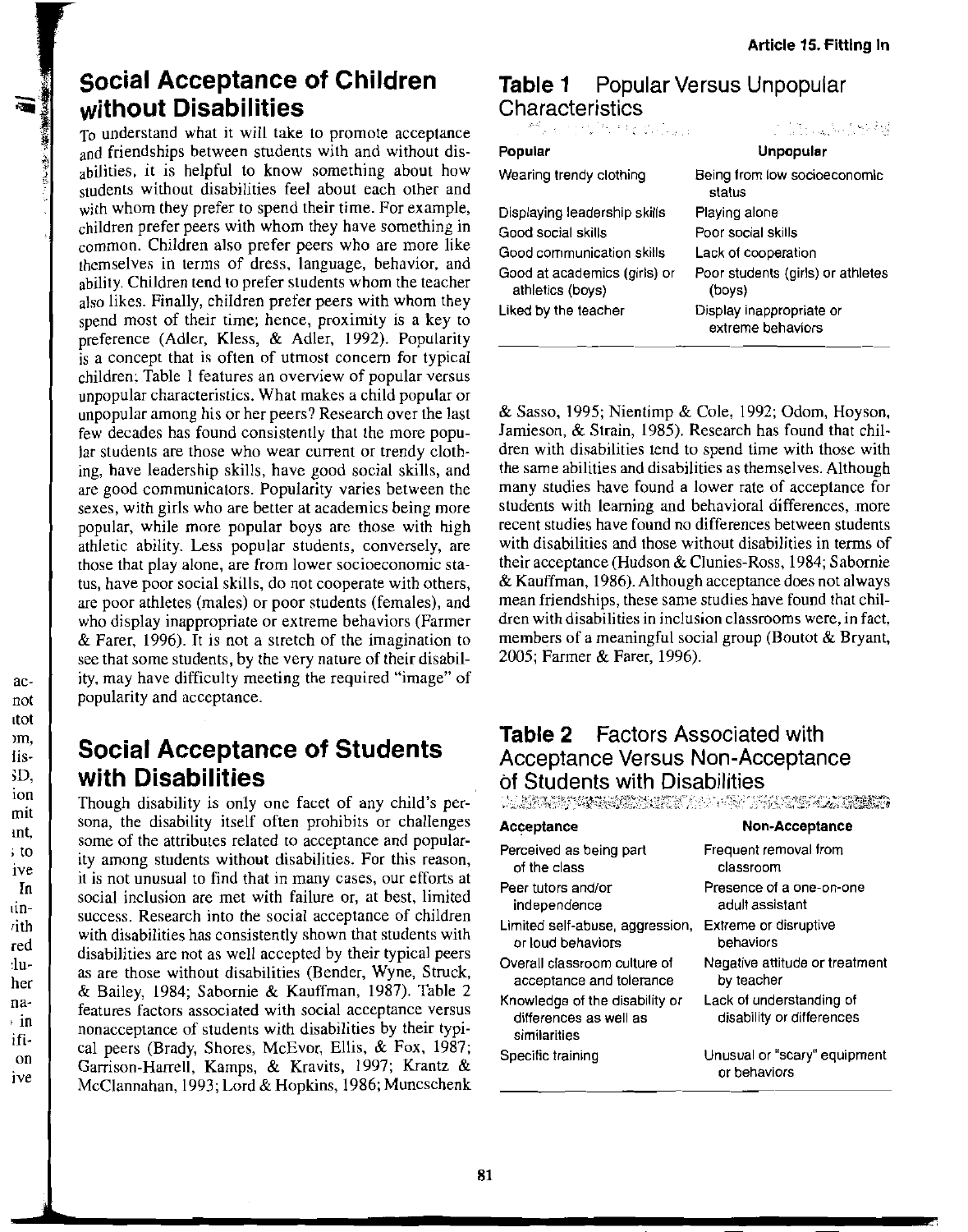# **ANNUAL EDITIONS**  --

#### **Social**

I

Lack of eye contact

Little or no recognition of others'emotions Little or no response to nonverbal social cues Difficulty reading social situations in a group Difficulty controlling one's own emotions Inappropriate or immature social skills

#### **Communication**

Limited to no speech

Odd prosody

No recognition of sarcasm, metaphors, or abstract concepts

Literal thinking and speaking

#### **Echolalia**

Behavioral

Perseveration on certain topics or objects of interest Resistance to change Preference to sameness Stereotypical movements (flapping, rocking, etc.) Self-abusive or aggressive behaviors

Figure 1 Characteristics of autism spectrum disorders.

Compared to typical students, students with ASD often have significant social skills deficits that may interfere with their acceptance by others. In addition, students with autism vary greatly in terms of severity of autistic characteristics that may prohibit successful social interactions (Mesibov & Shae, 1996). According to the Diagnostic and Statistical Manuai of Mental Disorders-Fourth Edition (DSM-IV; American Psychiatric Association, 1994), the primary characteristics of autism fall into three cat. egories: communication deficits or delays, stereotypic behaviors, and limited social relatedness. Sample characteristics of communication deficits include echolalic speech and a delay or failure to develop speech. The category of stereotypic behavior is characterized by insistence on sameness, preoccupation with certain objects or parts of objects, resistance to change, perseverative movements such as rocking or hand flapping, and self-injurious behaviors such as head banging. Lack of eye contact and lack of social and emotional reciprocity are examples of social relatedness deficits. Each characteristic symptom of autism on its own may not directly influence acceptance or friendships of a student with autism in general education setting; however, the severity of the characteristics could contribute to social success. See Figure 1 for a list of possible social, behavioral, and communicative characteristics of students with ASD.

To help students with ASD become more socially accepted and develop friendships among their typical peers, families and teachers must have a better understand. ing of the characteristics that contribute to acceptance and friendships. Teachers also need to be able to teach skills  $\alpha_r$ remediate behaviors that may negatively affect a student's social acceptance. Further, planning is key to creating  $a_n$ environment that promotes "fitting in" of students with ASD with their typical peers.

## **Planning Strategies to Promote Acceptance and Friendships**

Although some persons may suggest that simply educat. ing students with disabilities alongside their typical peers will result in greater acceptance and promote friendships between the groups, this is not always the case. To better ensure that the goals of acceptance and meaningful social relationships will happen, careful and thoughtful planning is necessary. The following tips will aid in successful social inclusion for children with ASD:

- select classrooms wisely,
- schedule wisely,  $\bullet$
- select supports wisely,
- prepare the classroom teacher,
- prepare the general education students,
- prepare the student with ASD, and
- secure and maintain family support.

#### **Selecting a Classroom**

Depending on the size of the school and its level (elernentary or secondary), options as to the number of potential classrooms will vary. Try to select a classroom with a teacher who shares, or at least understands, the philosophy of social inclusion: that all students should work together and belong in the class. If the teacher believes that the student with ASD is not just a visitor in their class, but is to be a contributing member, it will support successful social inclusion for that child. Further, whenever possible, special education teachers should spend some time observing the general education classroom to assess its appropriateness for the student with ASD. Look for things such as teaching style: Does the teacher use appropriate pacing, positive reinforcement and corrective feedback, and multimodal instruction? Does he or she use cooperative student groups, or teach in mostly lecture format? Are expectations communicated effectively, and is downtime limited? Second, look at the dynamics of the class: DO the students seem to work together as a team, or in groups of teams, and is there a spirit of support and cooperation among them? Also assess the physical environment: Are there sensory distractions such as poor lighting or loud noises that may distract the student with ASD? Can the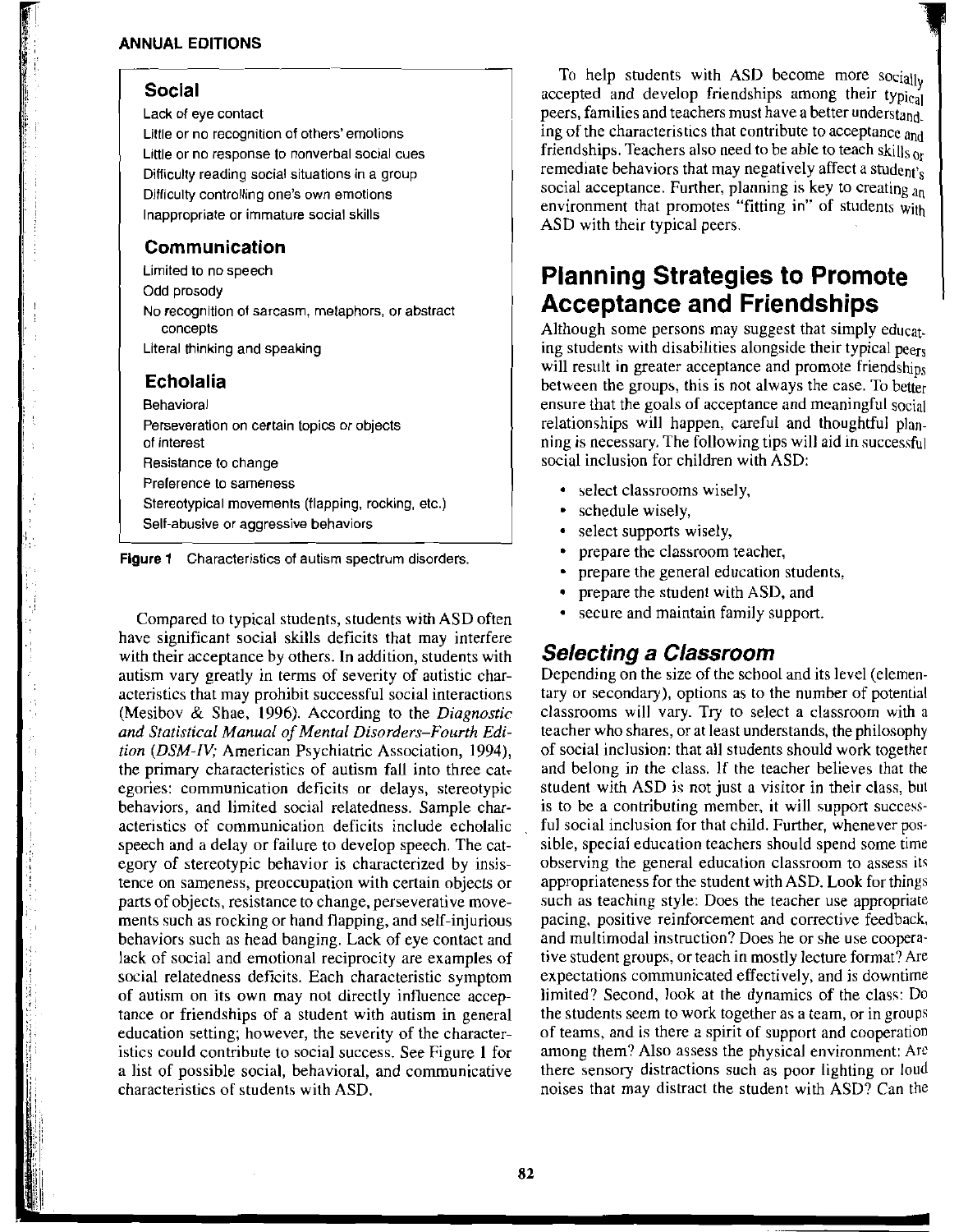students see the board/screen/teacher from their seats? Are the acoustics appropriate? Finally, are all things easily accessible? Just as you want to select a classroom that best fits your student, you also want your student to fit into that classroom. Try to select a classroom in which bringing in a new student will cause least disruption.

#### **scheduling**

iali pical and and  $\log$  $-$ ut  $\hat{\mathbf{s}}$  $8 \text{ and}$ 

with

ţ

cateers **1ips** tter: cial  $\begin{bmatrix} \n\text{lan} \\ \n\text{sful} \n\end{bmatrix}$ 

> あまい Ţ

while ideally you are placing a student into an inclusive environment for all or most of his or her education, there are times when removal from class may be necessary. Work with the classroom teacher so that disruptions are minimal when the student needs to come and go from class. Try to schedule departure and reentry times around natural transitions in the classroom so that they are less noticeable by the other students (such as coming back from lunch, etc.). Further, try to plan for related services  $t_0$  be provided in the natural setting as often as possible to eliminate the need for removal from class. Work with both the classroom teacher and the therapists to find times that work best and to plan ways to implement related service instruction within the typically occurring activities of the general education class.

#### **Selecting Supports**

is-ISne its gs ite k, are le  $\overline{)0}$  $2S$ In re d te

 $m$ ial  $1a$ hy er he ut

Supports may be anything from copied notes from the board to a paraeducator. The rule of thumb is to select the least intrusive support necessary for the student to be successful. Think independence and normalcy; the other students rarely have an adult sit with them throughout a lesson to help them. Students with ASD will fit in much better with the class if the use of paraprofessionals is kept to a minimum. Ask support staff to help other students as well and to stand away from the student with ASD until assistance is needed. Modifications to the curriculum or the lesson should also not be disrupting or too noticeable to the rest of the class. Discretion is key in helping the student with ASD fit into his or her inclusion class.

#### **Preparing the Classroom Teacher**

No matter how willing a general education teacher is to have a student with ASD join his classroom, he or she may need help in making it work. It is helpful if the leacher has some background knowledge of special education and ASD, but if not, the special education teacher should plan to act as a resource for the teacher in everything from planning and implementing instruction to grading. Share resources, model appropriate instruction, assist with modifications and accommodations, and offer suggestions for management and teaching strategies that work well with aparticular student. Special educators are sometimes viewed as having a "bag of tricks" that we keep bidden, locked away from the eyes of the general educator. Dispel this myth by being open and forthcoming with any and all suggestions.

#### **Preparing the General Education Students**

Many times, teachers do not think of preparing the general classroom peers for the arrival of a student with ASD in the interest of confidentiality. How much and what type of information you share will depend greatly on the grade level of the students and the nature of the disability. For example, in a high school situation, it may not be wise to draw attention ro the student with ASD at all, unless the characteristics are disruptive or the student requires specialized equipment or other supports that will be noticeable. In elementary schools, various means of preparing typical peers have been noted. One common way is to have a class meeting, wherein someone (the general education teacher, the special education teacher, a peer who knows the student with ASD, a sibling, or a parent) will speak to the class regarding the student with ASD prior to his or her arrival (Boutot & Bryant, 2005). During such meetings, it is best to minimize those things that the student cannot do, or that make him or her different from the others, and instead emphasize things the student is good at, likes to do, and has interests in, as well as any hobbies, sports, and so on that may be similar to those of other students in the class. Emphasizing how much the students are alike versus how the students are different will promote acceptance of the student with the disability as someone "just like me." Teachers may read a book depicting someone who learns, acts, or moves differently from others (e.g., *Andy and His Yellow Frisbee*, Thompson, 1996) as a way to open discussion about the special needs of the student with ASD. Sometimes it is helpful to open with a discussion of the many ways that all people are alike and different. It is a good idea to make the typical students aware of any special equipment, modifications, communication aids, and so forth that the child with the ASD may bring to class. This will minimize confusion, concern, and curiosity that first day. If the child has some particular behaviors or issues that may draw attention or require special techniques, such as hand flapping or head banging, and so forth, it is best to mention these as well. The students should be encouraged to talk to, play with, and work with the student with ASD, and perhaps some time could be spent on teaching specific skills for doing so. Another possibility is to have one to three students from the inclusion class come into the special education class to meet and work with the student with ASD prior to his or her moving to the general education class. Which students should go will be up to the classroom teacher, but for best promotion of acceptance and friendships, select students whom the others lookup to, that is, those who are most popular. This is a particularly good idea at secondary levels, where students move from class to class frequently and having a "class discussion" may not be feasible or appropriate. Select one or two students from each class, preferably a student or two who will share more than one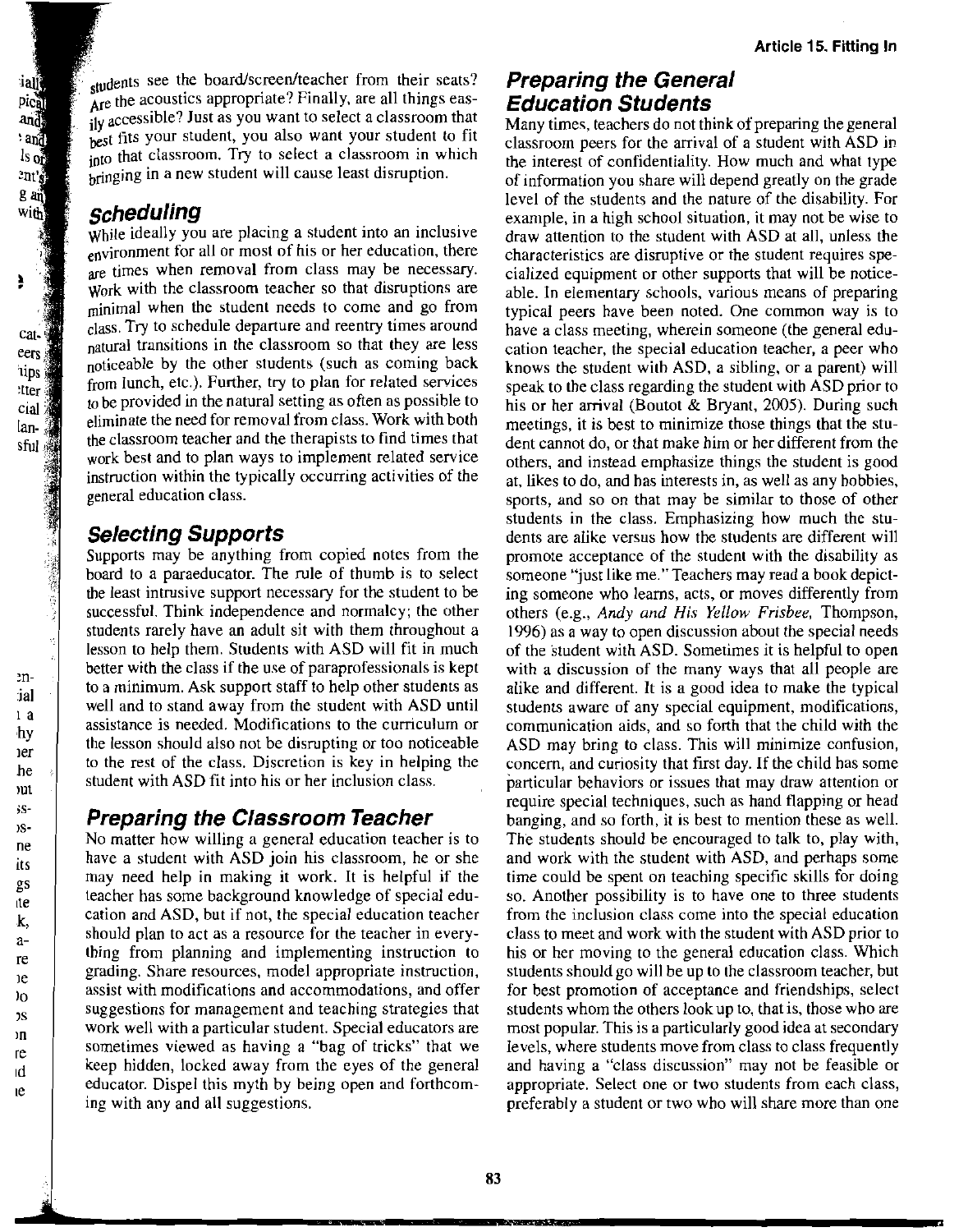#### **ANNUAL EDITIONS**

I., !!

I

! #I

!!<br>!!<br>!! ,,I! ,  $\frac{1}{2}$ ,i I,!, !,!:!

class with the student with ASD, and bring them in as peer tutors before moving your student to the inclusion class. Having a "friend" already in the class will help the student with ASD look and feel more secure and fit in more quickly. When other students see a child (especially a more popular child) interacting naturally with the student with ASD, they will be more likely to accept him or her as a member of the class with whom they, too, might be friends.

#### **Preparing the Student with ASD**

The most important outcome of an inclusive education placement for a child with ASD is success, academically (in terms of Individualized Education Program [IEP] goals and objectives andlor progress toward the general education curriculum) as well as socially. Any skill deficits that may hinder social successes should be addressed prior to the move to general education. For example, if the student has a history of aggressive outbursts that have not been adequately decreased and/or prevented in the self-contained room, it is unlikely they will get better once in the inclusive one. Teaching selfmanagement skills, coping and problem solving skills, social skills, functional and social communication, and self-advocacy will aid in the smooth transition of the student with ASD to the general education setting. The special education teacher can also prepare him or her by simulating a general education classroom environment in the special education classroom. If the general education teacher requires students to raise their hands before speaking, maintain a homework log, and come to class on time, for example, then begin by teaching the student with ASD these same skills and reinforcing their use. The more similar the two environments (special and inclusion classrooms), the less likely the student with ASD will react negatively to the change. Another option is to videotape a general education class for the student with ASD to watch prior to making the move. This will provide him or her opportunities to view expectations as well as provide opportunities for direct instruction of specific skills with typical peers as models. The use of social stories is also a good idea, both as an initial preparation for the transition as well as a daily reminder of expected social behaviors in the inclusion setting. Although this may not be their first general education class placement, there may still be some trepidation when going to a new place. Smoothing this transition will set the student with ASD up for success.

Family involvement and communication between home *Developmental Disabilities*, 12, 241-256. and school are vital in special education. When a student is Hudson, A., & Clunies-Ross, G. (1984). A study of the integration in a general education setting, communication should also of children with intellectual handica in a general education setting, communication should also

involve the general education teacher. Help to establish written communication on a regular basis. Set up face-to. face meetings prior to the child's placement in the general education class so that the parents and the general educa. tion teacher can feel more at ease with each other. Use  $a$ communication log or notebook that the inclusion teacher, the special education teacher, and the parents can send back and forth daily or weekly to help maintain communication. The student will feel more a part of the general education classroom if his or her teacher and parents are on the same page and in regular communication.

### **Conclusion**

Everybody needs friends. Positive social relationships with peers are an essential ingredient to a good quality of life, both for children and adults. In order for students with ASD to develop friendships similar to those of their typical peers, they must have opportunities to do so. These opportunities can occur through interactions with typical peers in the community and school. inclusive classrooms provide opportunities for friendships for children with ASD, just as they do for typical children, with appropriate supports and planning. Parents and professionals are encouraged to educate, enhance, and embrace opportunities for the social inclusion of students with ASD so that they can fit in the social network of their classrooms, community, and greater society.

#### **References**

- Adler, **A,,** Kless, **S. 1..** & Adler, P (1992). Socialization to gcnder roles: Popularity among elementary schoul boys and girls. Sociology of *Education*, 65, 169-188.
- American Psychiatric Association. (1994). *Diagnostic and Statistical Marlval ofMenral Disorders (41h ed* ). Washington. DC: Author.
- Bender, W. N., Wyne, M. D., Struck, G. B., & Bailey, D. B. (1984). Relative peer status of learning disabled, educable mentally handicapped, low achieving, and normally achieving children. *Child* **Dudy** *Journal,* 13,209-216.
- Boutot, E. A., & Bryant, D. P. (2005). Social integration of students with autism in inclusive settings. *Education and Training in Derelopmenral Dis<rbiliries,* 441) 1623.
- Brady, M P., Shores, R. E.. McEvoy, M. **A.,** Ellis, D.. & Fox, I. (1987). Increasing social interactions of severely handicapped autistic children. Journal of Autism and Developmental *Disunler.~.* 17, 375-390.
- Farmer, T. W., & Farer, E. M. Z. (1996). The social relationships of students with exceptionalities in mainstream classrooms: Social networks and homophily. *Exceptional Children*, 62, 431-450.
- **Securing and Maintaining**<br> **Family Support Familger Ramison-Hanell, L., Kamps, D. M., & Kravits, T. (1997). The**<br>
for students with autism. Focus on Autism and Other for students with autism. Focus on Autism and Other
	-